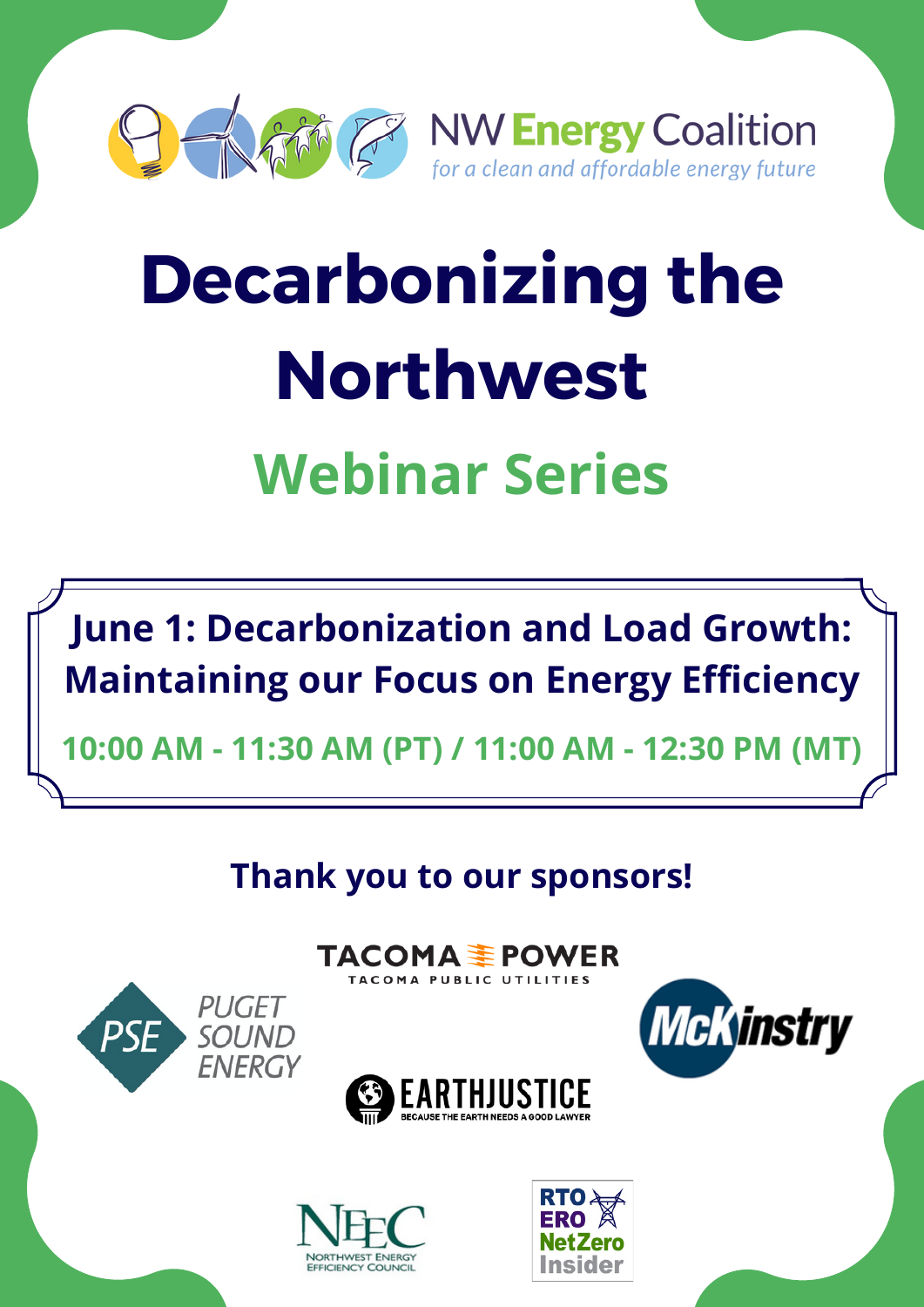

# **June 1: Decarbonization and Load Growth: Maintaining our Focus on Energy Efficiency**

### **10:00 AM - 11:30 AM (PT) / 11:00 AM - 12:30 PM (MT)**

**Utilities and regional forecasters are projecting significant load growth due to transportation electrification and building decarbonization. What is the scale being forecasted? Now is the time to double down on energy efficiency, demand management, and grid integrated buildings to ensure affordable service, control growth, and improve system operations.**

#### **Moderator**

**Smita Gupta Director for Building Innovation New Buildings Institute**



**Smita has been involved in building energy policy, programs, technology, and research for over 20 years. She has a broad range of expertise and brings a unique perspective with experience in policy and technologies around energy efficiency, distributed energy resources (DER), and grid integration of buildings. Previously she worked at the California Energy Commission in Title 24 Building Standards and the statewide solar incentive program. She has also worked in the private industry at Itron in energy consulting, strategic planning, and product management for the DR and DER controls platform. At NBI she is the Director for Building and Program Innovation and provides leadership and oversight for the Advanced Water Heating Initiative and GridOptimal Buildings Initiative, along with technical research and strategic planning for building electrification and decarbonization. Smita is a LEED AP with degrees in Architecture and Building Science.**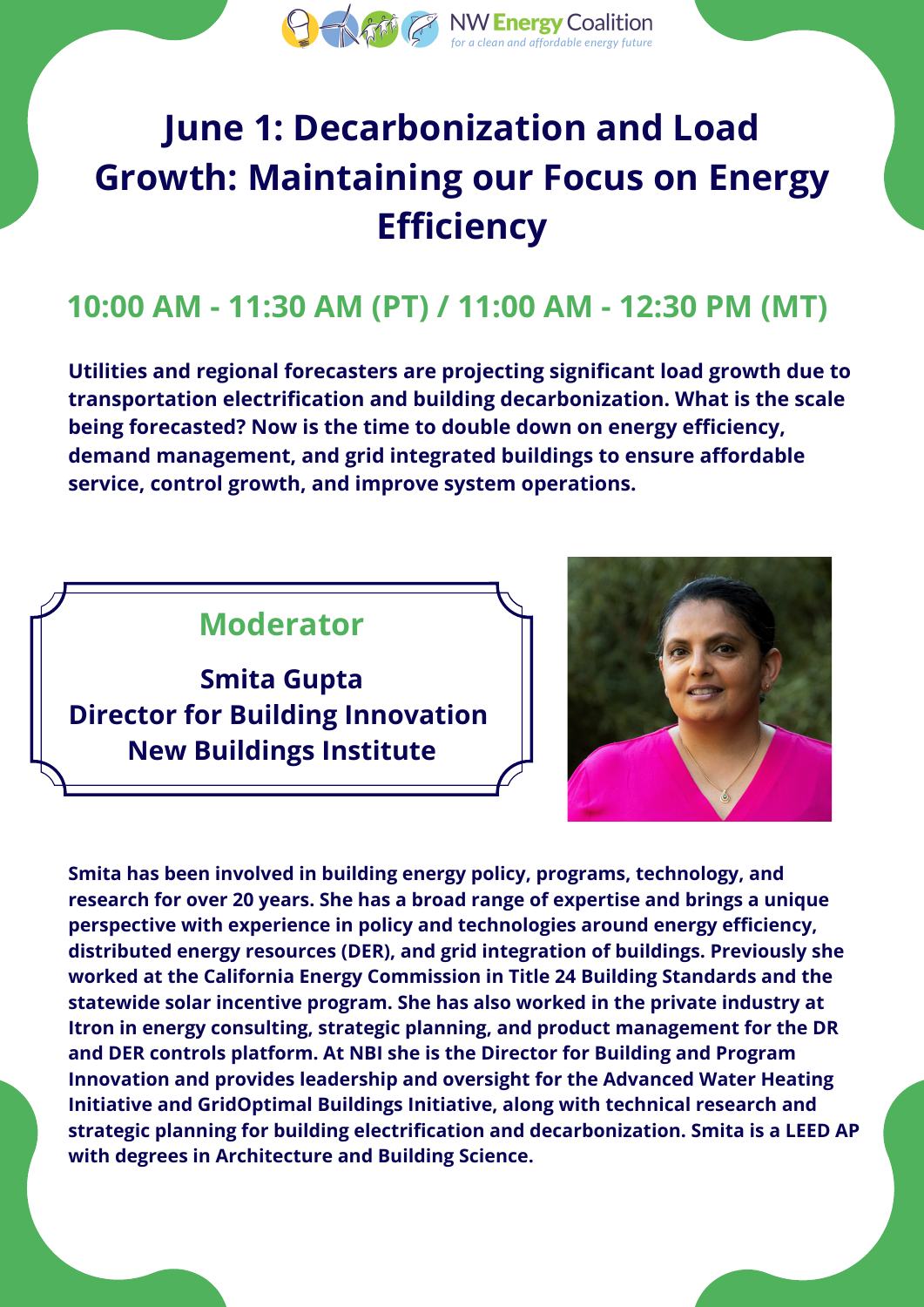

#### **Speaker**

**Tina Jayaweera Power Planning Resources Manager Northwest Power and Conservation Council**



**Tina Jayaweera, Power Planning Resources Manager, joined the Council in 2014 and works on energy efficiency and demand response topics as part of the development and implementation of the Council's regional power plan. Her work includes being a co-chair of both the Council's Demand Response Advisory Committee and the Conservation Resources Advisory Committee. Dr. Jayaweera holds a bachelor's degree in physics from Oberlin College and a Ph.D. in mechanical engineering from Cornell University. Prior to joining the Council, she was a principal in the energy services division and head of the planning and assessment team for The Cadmus Group, a consulting firm.**

#### **Speaker**

**Kerry Meade Executive Director Northwest Energy Efficiency Council**



**Kerry Meade is the Executive Director of the Northwest Energy Efficiency Council (NEEC), a non-profit member business association. In this role, she also directs the activities of the Smart Buildings Center, a 501c3 organization working to accelerate the adoption and commercialization of smart buildings practices and technologies. Kerry has fifteen years of experience in energy policy, energy efficiency, and strategic consulting to electric and gas utilities combined with a broader background in urban and regional planning and policy. She is passionate about the role of buildings in the emerging clean energy economy through grid edge technology, smart buildings, and innovative policy.**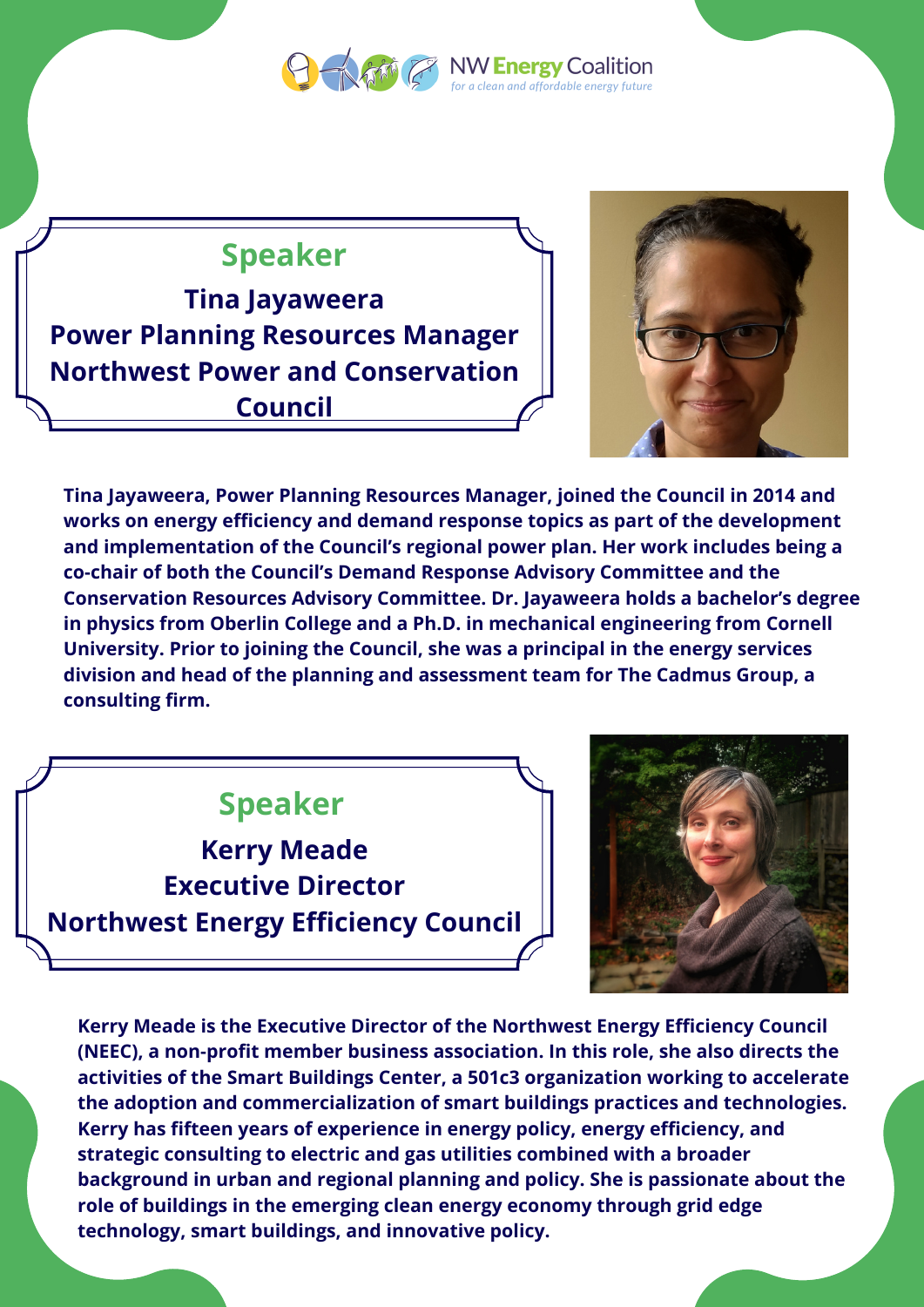

**DENERGY Coalition** lean and affordable energy future

## **Speaker**

**Emeka Anyanwu Energy Innovation and Resources Officer Seattle City Light**



**Emeka has been with Seattle City Light since March 2018 and leads the utility's business unit responsible for work in innovation strategy, transportation and building electrification, grid modernization, implementation of strategic grid technologies, and the utility's IT and OT technology strategy. He is also responsible for overseeing regional affairs and trade organization engagements, power resource management functions, and the power marketing operations of the utility, including acquiring wholesale power, transmission, and other related services to meet the utility's short and long-term demand. The team's work drives Seattle City Light's strategic execute its to meet current and future customer and community needs and expectations in the new energy marketplace. Emeka has been in the industry for 20 years, having previously been at Kansas City Power & Light Company (now Evergy) for 16 years.**

#### **Acronyms**

**aMW -** average megawatt, which is equal to the amount of energy saved in a year, averaged by hour **DER** - distributed energy resource **DR** - demand response **DSM** - Demand side management (sometimes used to refer to all conservation or energy efficiency measures, and load management) **DSP** - distribution system planning **EE** - Energy efficiency